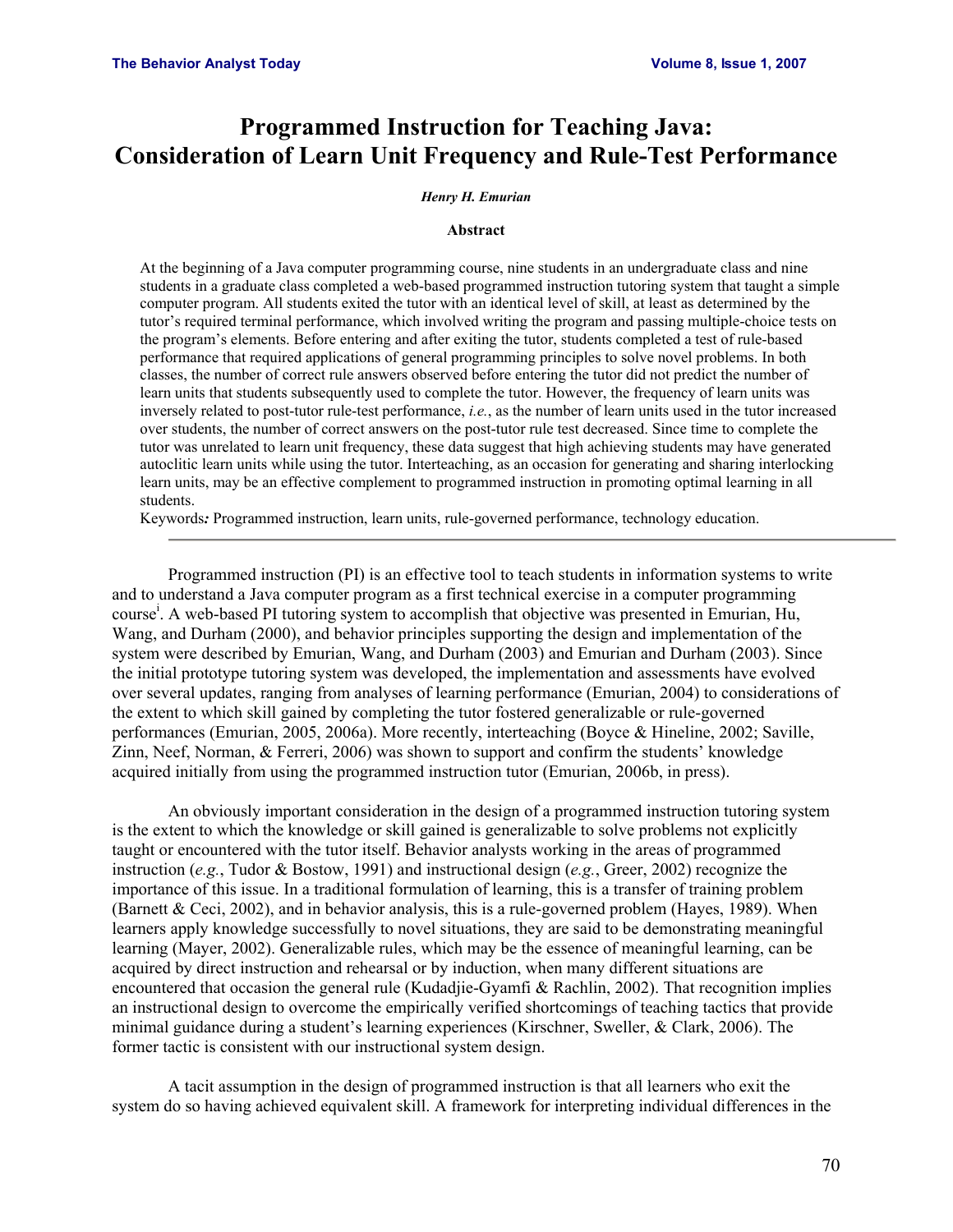#### **The Behavior Analyst Today 1, 2007 Volume 8, Issue 1, 2007**

learning process is given by the *learn unit* formulation of Greer and McDonough (1999). A learn unit is defined as "a countable unit of teacher and student interaction that leads to important changes in student behavior" (Greer & McDonough, 1999, p. 6). In the automated tutoring system under consideration, each successive component, or learn unit, within eight tutor stages, to be described below, required accurate responding for the learner to transition from one component to the next. The occasion and events supporting such a transition constitute a *natural fracture of instruction* (Greer, 2002, p. 18).

 The importance of this framework is to be understood in terms of its assumed predictability of long-term outcomes. Although our previous work showed increases in the number of correct rule-test answers following completion of a PI tutoring system (Emurian, 2005; 2006a, b), in comparison to pretutor answers, no attempt was made to relate such tests of rule-governed performance to the frequency of learn units that students encountered until successfully completing the tutor. If generalizable knowledge is equivalent and if individual differences have been overcome by repetition of learn units until mastery has occurred, there should be no differences in rule-governed performances among students upon completion of the tutoring system, and the frequency of learn units should be unrelated to subsequent performance. This paper, then, presents an evaluation of learn unit frequency in relationship to students' rule-test performance observed (1) prior to using the programmed instruction tutoring system (baseline) and (2) after successfully completing the tutoring system.

### METHOD

## Subjects

 Subjects were students in two classes of a course entitled *Graphical User Interface Systems Using Java*. The first class was for undergraduate students, and it met in the Fall semester of 2005. The class met twice each week for 75 min over a 14-week semester. The second class was for graduate students, and it met in the Summer of 2006. This class met three times each week for three hrs over a five-week semester. The technical course content was equivalent between the classes, but the graduate students were required to write more journal article reviews than the undergraduate students. The prerequisite for both classes was at least one prior programming course, and the course design was intended to provide instruction to information systems majors. The primary professional interests of those students are in the areas of systems analysis and technical management, in contrast to computer programming and algorithms.

 For the Fall 2005 undergraduate class, nine of the 14 students produced usable records of tutor performance. There were six male and three female students (median age  $= 23$  yrs, range  $= 19$  to 28 yrs; median number of programming courses taken  $= 3$ , range  $= 2$  to 5 courses). For the Summer 2006 graduate class, nine of the 13 students produced usable records of tutor performance. There were six male and three female students (median age  $= 26$  yrs, range  $= 23$  to 33 yrs; median number of programming courses taken = 3, range = 1 to 15 courses). Data were automatically recorded on a server at the transition points in the tutor, and occasional technical problems with the server would prevent all records from being recorded for a particular student. That accounts for the number of data records being fewer than the number of students in a class.

## Material

 At the first meeting for both classes, students completed a pre-tutor questionnaire (baseline) that included rule-based questions. Appendix A presents the 14 rule questions administered to the Fall 2005 students, and Appendix B presents the 12 rule questions administered to the Spring 2006 students. The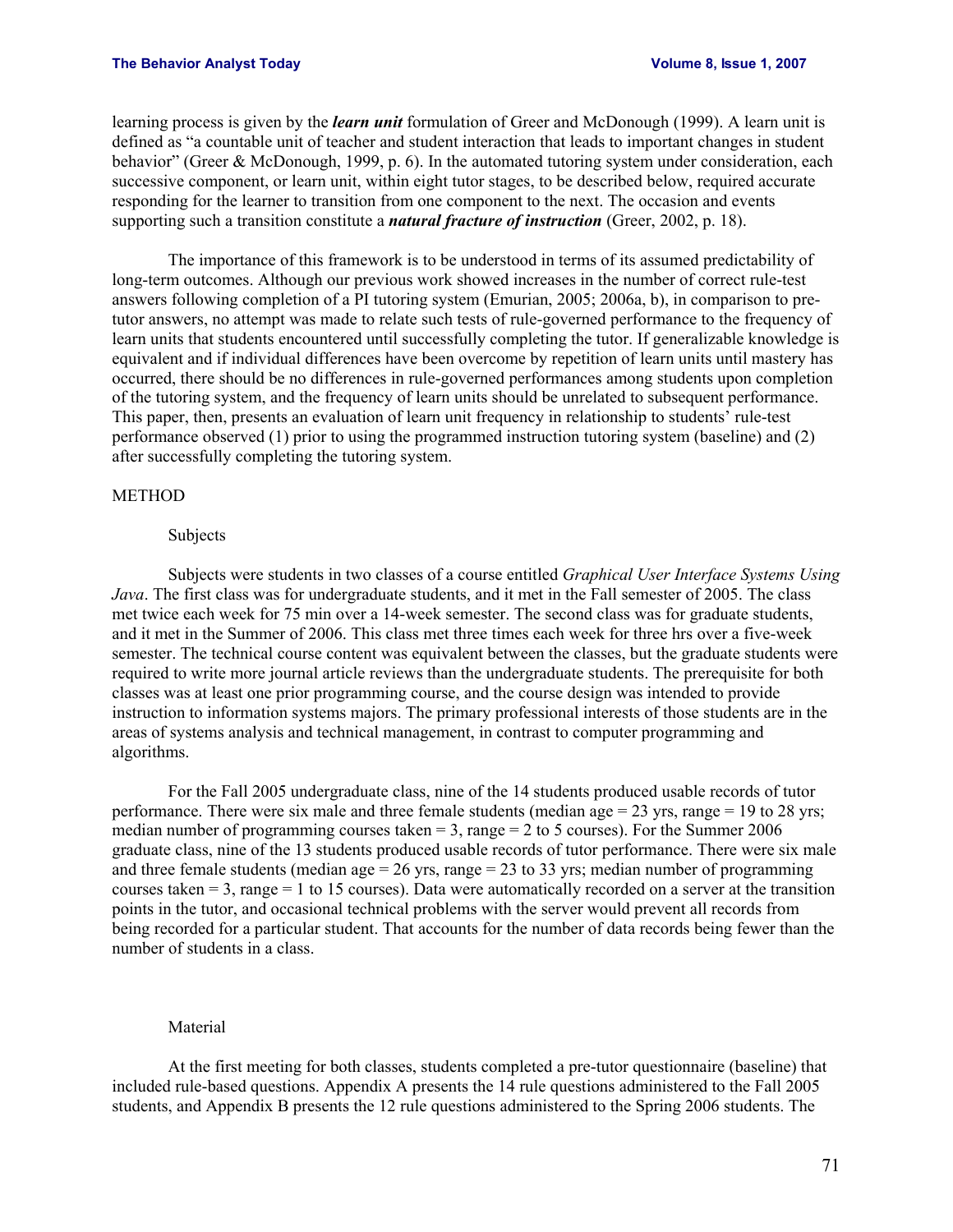questionnaire changed over classes in relationship to updates to the Java tutor. Other questionnaires were also administered, to include demographic items and software self-efficacy (see Emurian, 2005). Following completion of the Java tutor, students in both classes repeated the rule-based questions in a post-tutor assessment.

 The programmed instruction tutoring system taught a simple Java applet that would display a text string, as a JLabel object, within a browser on the World Wide Web<sup>ii</sup>. Table 1 presents the Java code for the tutor version presented to the Fall 2005 students. The program was arbitrarily organized into ten lines of code and 34 items of code. Each item occupies a cell in the table, and PI learn units were based upon cells and lines. Table 2 presents the Java code for the tutor version presented to the Summer 2006 students. The program was arbitrarily organized into 11 lines of code and 37 items of code. Each item occupies a cell in the table, and PI learn units were based upon cells and lines. The symbols in the tables may be cryptic on initial encounter, but the objective of the tutor was to teach students to understand and use the symbols in the tables, even if the student had never before written a Java computer program.

| import           | javax.swing.JApplet  ; |                  |               |                |  |
|------------------|------------------------|------------------|---------------|----------------|--|
| import           | javax.swing.JLabel     |                  |               |                |  |
| public           | class                  | <b>MyProgram</b> | extends       | <b>JApplet</b> |  |
| <b>JLabel</b>    | myLabel                |                  |               |                |  |
| public           | void                   | init()           |               |                |  |
| myLabel          | =                      | new              | <b>JLabel</b> |                |  |
|                  |                        |                  | ("Java")      |                |  |
| myLabel          |                        | setVisible(true) |               |                |  |
| getContentPane() |                        | add(myLabel)     |               |                |  |
|                  |                        |                  |               |                |  |
|                  |                        |                  |               |                |  |

| Table 1. The Java program for the tutor version presented to the Fall 2005 students. |
|--------------------------------------------------------------------------------------|
|--------------------------------------------------------------------------------------|

**Table 2. The Java program for the tutor version presented to the Summer 2006 students.** 

| import           | javax.swing.JApplet |                  |               |                |  |
|------------------|---------------------|------------------|---------------|----------------|--|
| import           | javax.swing.JLabel  |                  |               |                |  |
| import           | java.awt.Color      |                  |               |                |  |
| public           | class               | <b>MyProgram</b> | extends       | <b>JApplet</b> |  |
| <b>JLabel</b>    | myLabel             |                  |               |                |  |
| public           | void                | init()           |               |                |  |
| myLabel          | $=$                 | new              | <b>JLabel</b> | $\ddot{,}$     |  |
|                  |                     |                  | ("Java")      |                |  |
| getContentPane() | $\bullet$           | setBackground    |               |                |  |
|                  |                     | (Color.yellow)   |               |                |  |
| getContentPane() |                     | add(myLabel)     |               |                |  |

 The tutor and the open source code are freely available on the web, as referenced above. Running the tutor is the best way to understand its components and operation. In brief, the web-based Java tutor consists of the following eight stages: (1) introduction and example of the program running in a browser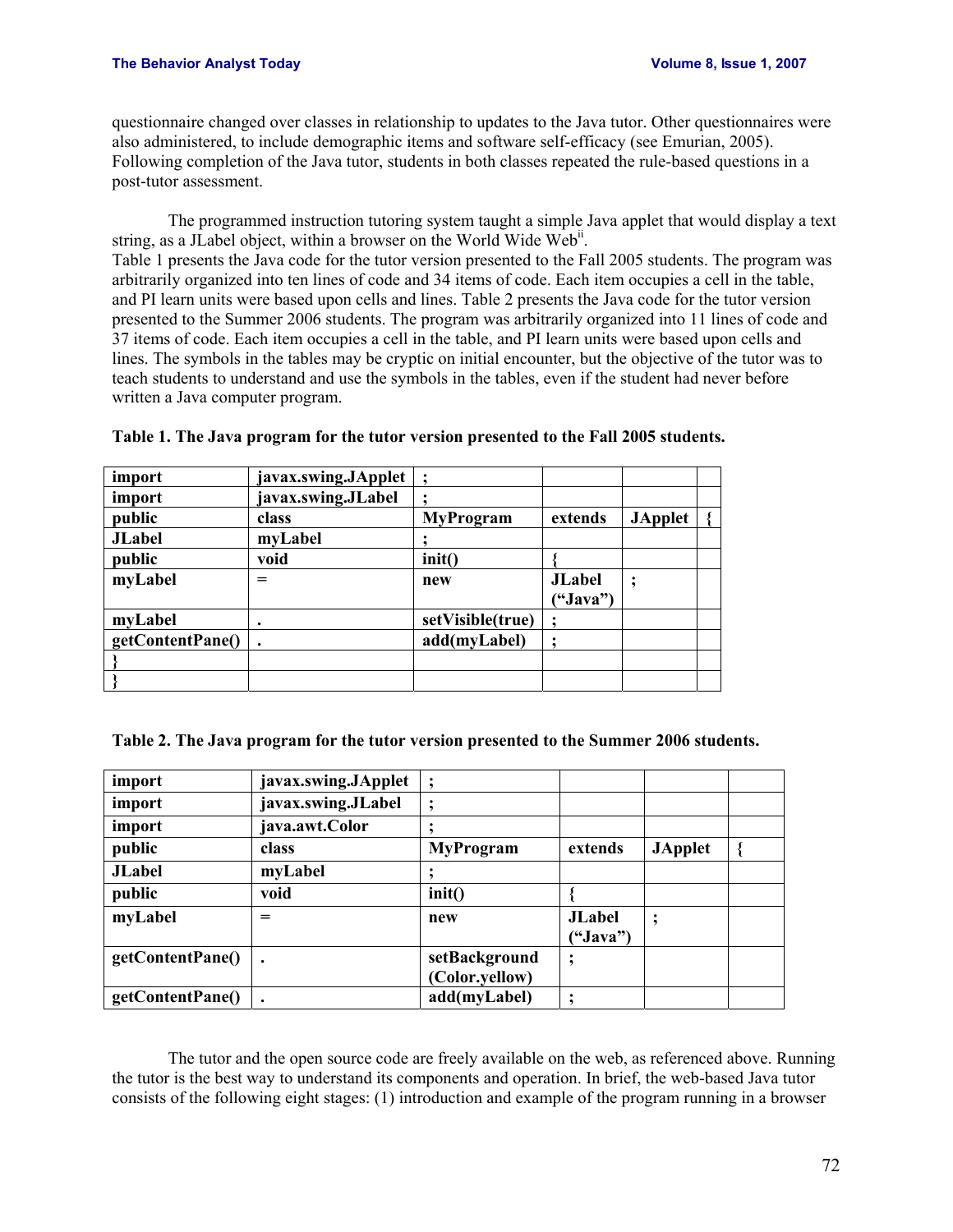(learn units  $= 1$ ), (2) learning to copy an item of code (learn units  $= 34$  or 37), (3) learning to discriminate an item of code in a list (learn units  $= 34$  or 37), (4) learning the semantics of an item of code (learn units  $= 34$  or 37) and learning the syntax by typing the item by recall (learn units  $= 34$  or 37), (5) learning to copy a line of code (learn units  $= 10$  or 11), (6) learning to discriminate a line of code in a list (learn units  $= 10$  or 11), (7) learning the semantics of a line of code (learn units  $= 10$  or 11) and learning the syntax by typing the line by recall (learn units  $= 10$  or 11), and (8) writing the entire program by recall (learn units  $=$ 1). Thus, for the Fall 2005 class, the minimum number of learn units to complete the tutor was 178; for the Summer 2006 class, the minimum number of learn units was 194. The multiple-choice tests for items and lines of code, which are embedded in the tutor, had five answer choices. For an incorrect items answer, there was a 5-sec delay or "time-out" in the tutor's interaction with the learner. For a correct items answer, a confirmation window appeared stating a general rule associated with the correct answer or an elaboration of the explanation of the meaning of the item. For both tutor versions, the lines stage had no delay interval or confirmation window. Experience suggested that most students in our courses could complete the tutor within two to three hrs. The tutor transitioned automatically between stages, and students were able to take breaks between and within stages. The instructions, however, encouraged students to complete each stage before taking a break.

 At the completion of each tutor stage, a record of performance, which included stage duration and performance errors, was transmitted to a database on the server. The only identifier was the student's email username, similar to what appears in any email transmission on the Internet. Students were informed of this record's transmission, and the instructional protocol was exempt from informed consent. Network interruptions sometimes prevented a record from being written, and this paper includes only those students who had records for all eight stages in the tutor.

## Procedure

 For the Fall 2005 class, the first meeting provided orientation to the course. The pre-tutor questionnaire was administered and collected. As homework, students were instructed to complete the Java tutor before the next class meeting. At the completion of the tutor, students downloaded the posttutor questionnaire from the course Blackboard site, completed it electronically, and returned it to the instructor by email attachment. For the Summer 2006 class, the procedure was similar, but it was the expectation that all students could complete the tutor within the three-hr class period. Thus, the post-tutor questionnaire was administered and collected as students completed the tutor in class. Only one student was not able to complete the tutor during class, and that student was not included in the data to be presented here because the records were not obtained.

## RESULTS

 Figure 1 presents scatterplots of total learn units and total correct rule-test answers for the pre-tutor baseline and post-tutor assessments for each of the students in the Fall 2005 class. Regression lines and Pearson correlation parameters are presented on the figure. The figure shows graphically that correct rule answers increased from pre-tutor baseline to post-tutor assessment for all nine students. The figure also shows that pre-tutor correct rule answers were not demonstrably related to subsequent learn unit frequency, and the test of the relationship failed to provide evidence of an orderly relationship. In contrast, the figure shows graphically that total learn units encountered during the tutor were inversely related to subsequent post-tutor correct rule answers, and the test of the relationship was significant. Students who required comparatively fewer learn units during the tutor achieved a higher number of post-tutor correct rule answers in comparison to students who required comparatively more learn units to complete the tutor.

Figure 2 presents scatterplots of total learn units and total correct rule-test answers for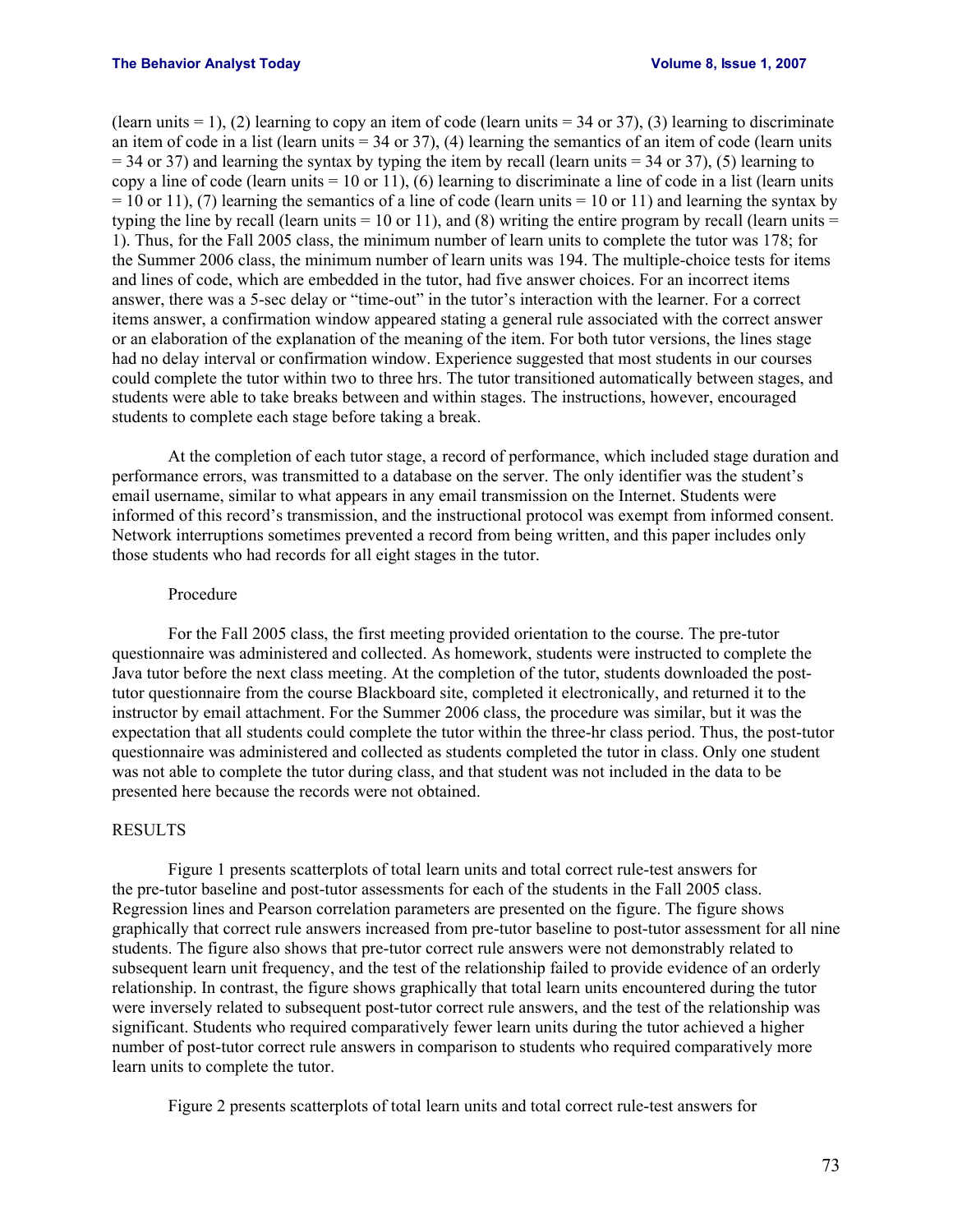### **The Behavior Analyst Today 1.2007 1.2007 1.2007 1.2007 1.2007 1.2007 1.2007 1.2007 1.2007**

the pre-tutor baseline and post-tutor assessments for each of the students in the Summer 2006 class. Regression lines and Pearson correlation parameters are presented on the figure. The figure shows graphically that correct rule answers increased from pre-tutor baseline to post-tutor assessment for eight of the nine students. The exception was a student who answered 11 correct rule questions on both occasions. The figure also shows that pre-tutor correct rule answers were not demonstrably related to subsequent learn unit frequency, and the test of the relationship failed to provide evidence of an orderly relationship. In contrast, the figure shows graphically that total learn units encountered during the tutor were inversely related to subsequent post-tutor correct



*Figure 1.* **Scatterplots of learn units and correct rule answers for pre-tutor and post-tutor assessments for nine students in the Fall 2005 class. Also presented are regression lines and R2 values for each line.**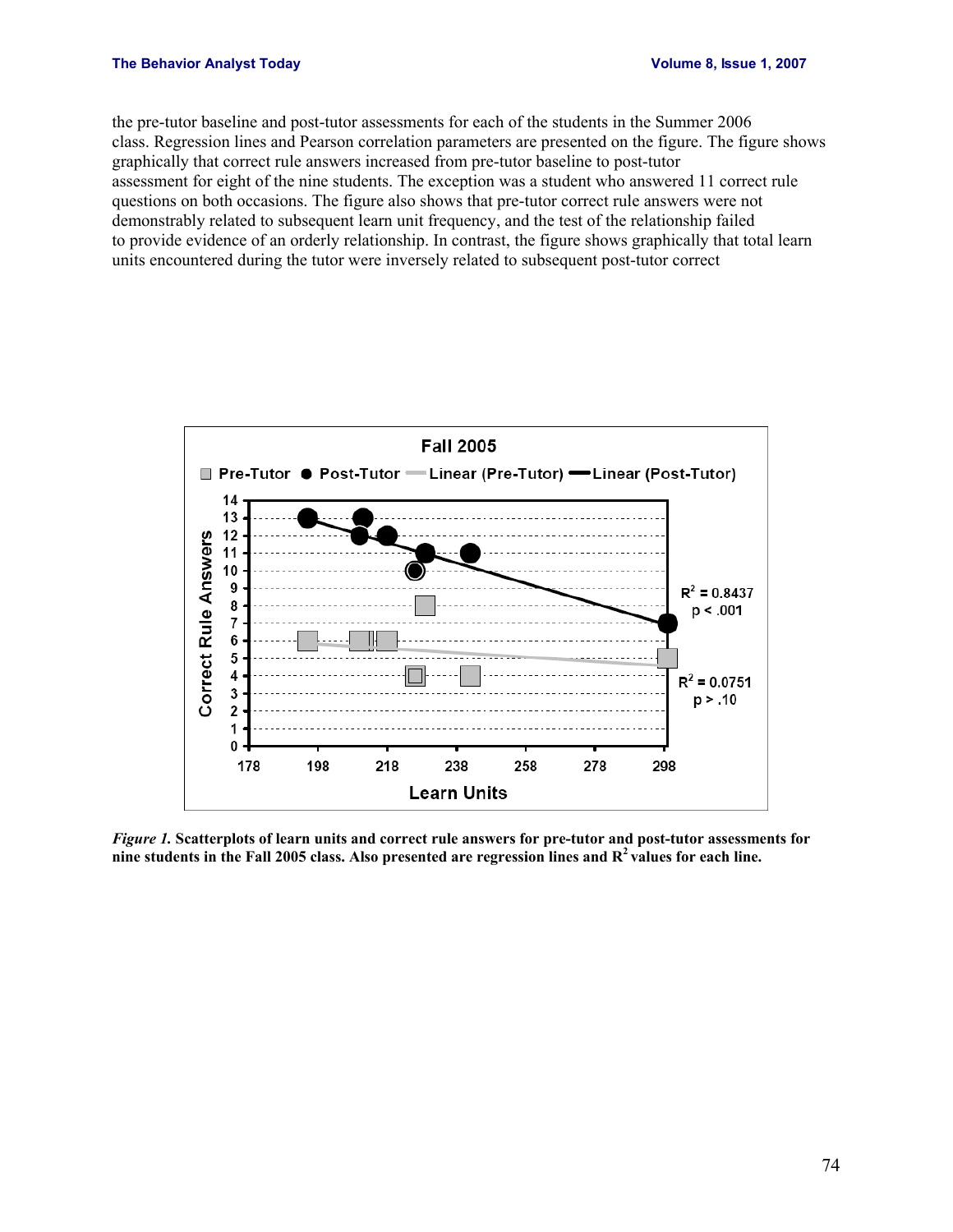

*Figure 2.* **Scatterplots of learn units and correct rule answers for pre-tutor and post-tutor assessments for nine students in the Summer 2006 class. Also presented are regression lines and R2 values for each line.** 

rule answers, and the test of the relationship was significant. Students who required comparatively fewer learn units during the tutor achieved a higher number of post-tutor correct rule answers in comparison to students who required comparatively more learn units to complete the tutor.

 Figure 3 presents scatterplots of total learn units to complete the tutor and total time to complete the tutor for each of the students in the Fall 2005 class. The shortest time to complete the tutor was 60.5 min, and the longest time was 543.2 min. A Pearson correlation did not support a relationship between time and total learn units.

FIGURE 3, NEXT PAGE!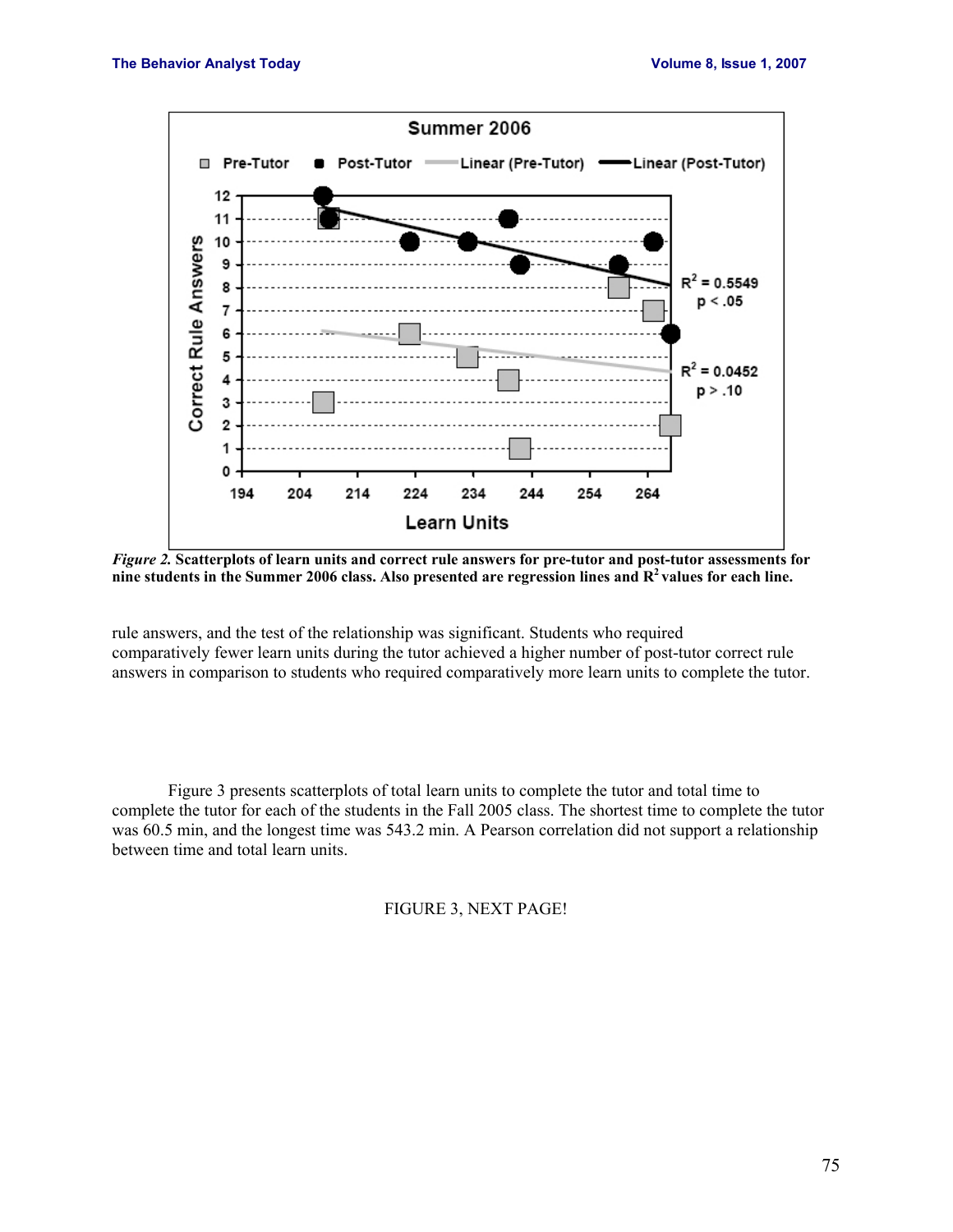

*Figure 3.* **Scatterplots of total time required to complete the tutor and total learn units required to complete the tutor for the nine students in the Fall 2005 class.** 

 Figure 4 presents scatterplots of total learn units to complete the tutor and total time to complete the tutor for each of the students in the Summer 2006 class. The shortest time to complete the tutor was 60.0 min, and the longest time was 143.1 min. A Pearson correlation did not support a relationship between time and total learn units.

## DISCUSSION

The relationship between learn unit frequency and rule-test performance was orderly for students over two different classes. As the number of learn units to complete the tutor increased over students, the number of correct answers produced on the rule test decreased. However, the data did not support a similar relationship between baseline rule-test performance and subsequent learn unit frequency or between time in the tutor and learn unit frequency to complete the tutor. These effects were observed for undergraduate and graduate students, for two versions of the Java program, for two versions of the rule test, and for two ways to complete the tutor: (1) homework, which favored distributed learning, and (2) class work, which supported massed learning.

FIGURE 4, NEXT PAGE!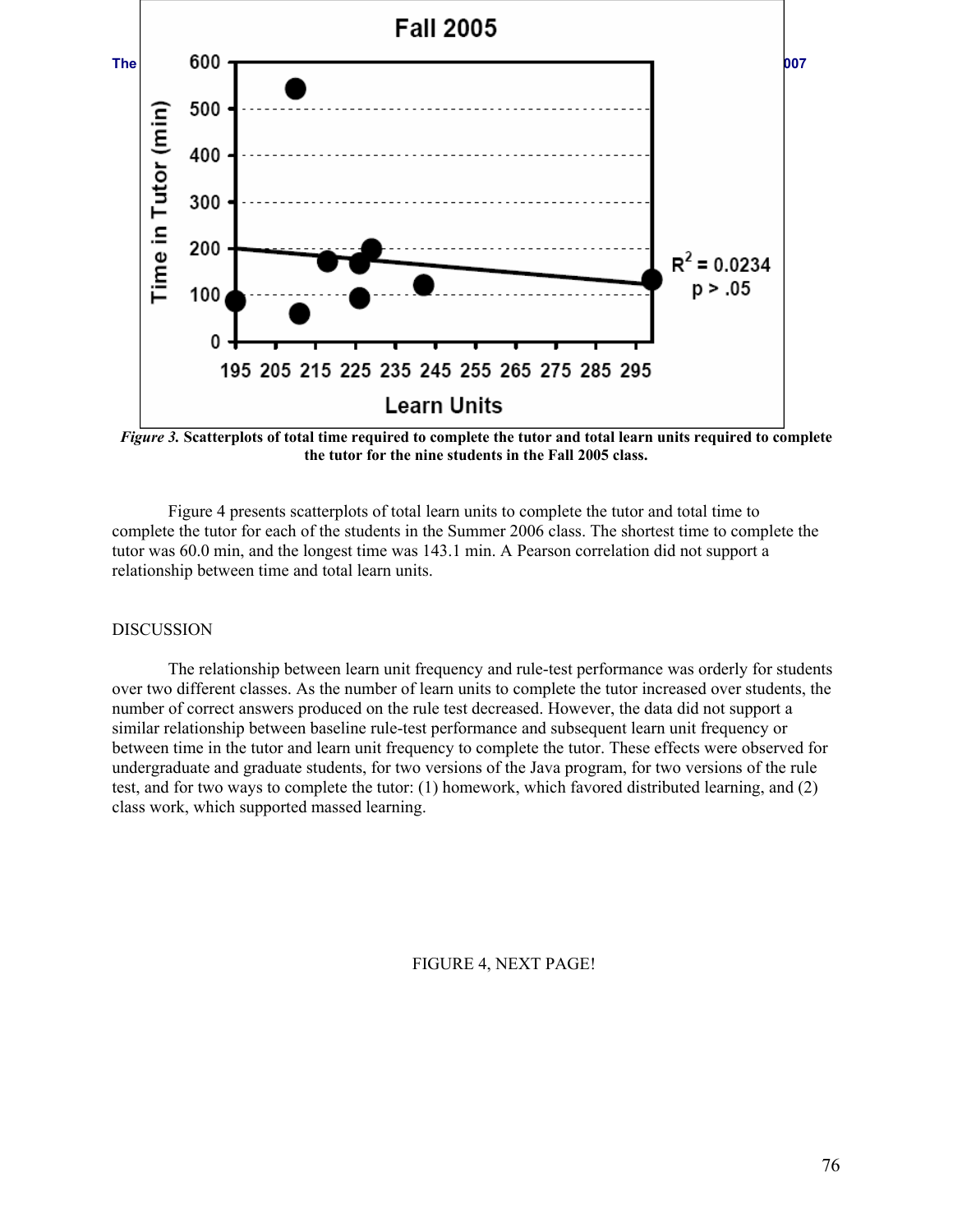

*Figure 4***. Scatterplots of total time required to complete the tutor and total learn units required to complete the tutor for the nine students in the Summer 2006 class.** 

The similarity in outcomes shows the reliability of the behavioral processes under conditions of systematic replication (Sidman, 1960), thereby demonstrating the generality of the findings.

 All students in the Fall 2005 class and eight of the nine students in the Summer 2006 class showed improvement in rule-test performance between the pre-tutor baseline and the post-tutor assessment. However, the knowledge transfer from the tutor to the rule test (*i.e.*, "far transfer") differed across students, despite the fact that all students exited the tutor with equivalent competency, at least as operationalized by tutor performance. In fact, only one student (Summer 2006) showed perfect performance on the post-tutor assessment. The orderliness observed, then, was to predict post-tutor ruletest performance by the number of learn units required to complete the tutor. Surprisingly, however, the evidence was insufficient to show a similar orderly relationship between pre-tutor baseline rule-test performance and the number of learn units later required to complete the tutor. This outcome is consistent with the observation that frequent testing and test feedback that is immediate and corrective, such as occurred within the Java tutor, may sometimes hinder, rather than help, knowledge acquisition by giving learners an overly optimistic opinion of their competency (Mathan & Koedinger, 2005). Although students may sometimes prefer item-by-item feedback (*e.g.*, Buzhardt & Semb, 2002), it is also acknowledged that multiple-choice recognition tests may assess only low-level learning processes and may lead to overconfidence in long-term retention (Halpern & Hakel, 2003).

 The observation that total correct rule answers on the post-tutor assessment were generally lower for students who used a relatively greater number of learn units suggests that equivalent "knowledge" was not achieved by all students at the completion of the tutor. When multiple-choice tests are used to assess learning, as was the case in the present tutor, the opportunity for repetition may not always occasion the "studying behavior" essential to apply a principle to the selection of the correct alternative on a test. Although the term "learn unit" was applied to the tutor components, the failure of transfer to occur for all students indicates that the components did not always satisfy the definition of a learn unit for all students, since the interaction with the component events apparently did not change all students' behavior in the direction intended. As stated by Greer and McDonough (1999), "The learn unit is present when student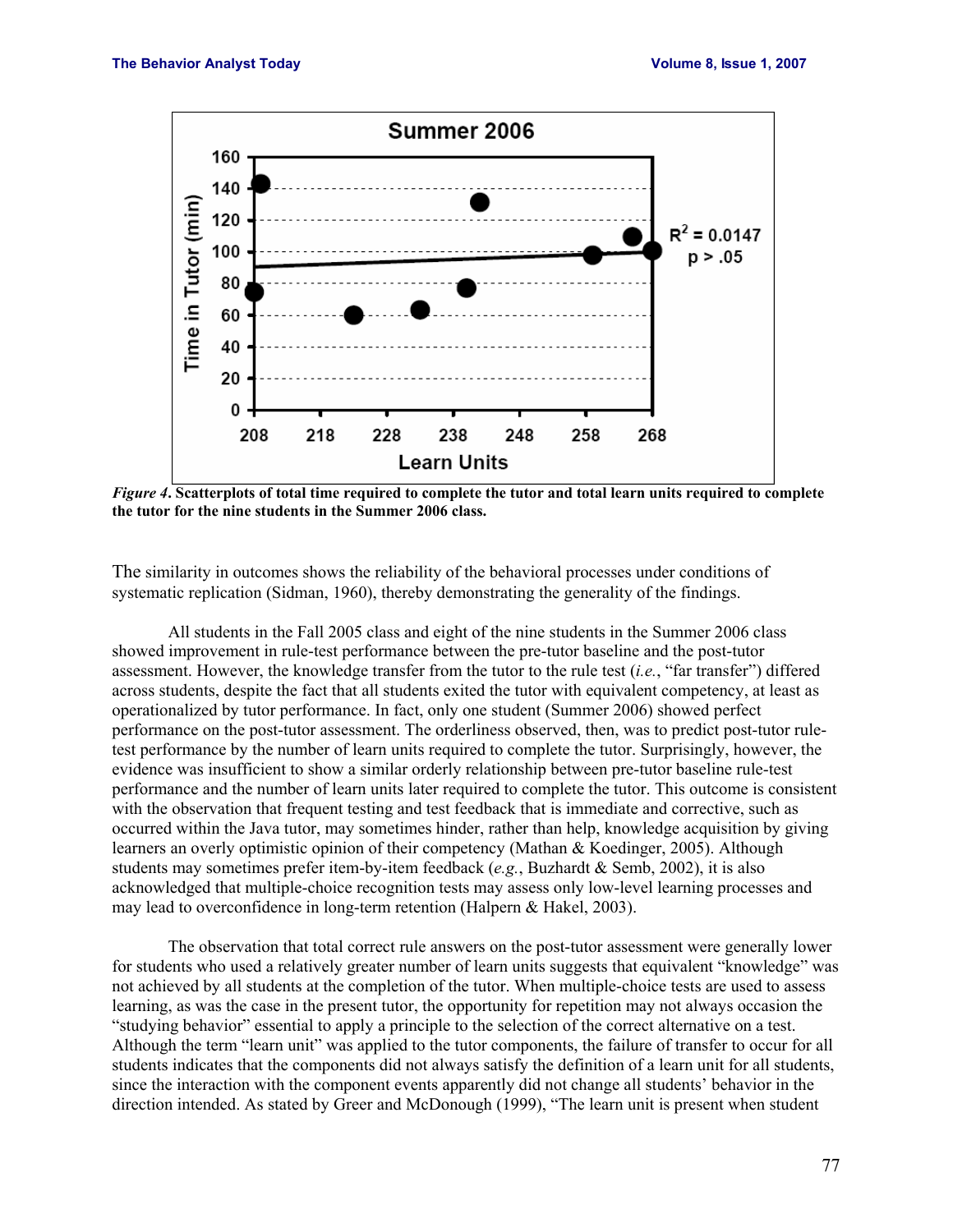learning occurs in teaching interactions and is absent when student learning does not occur in teaching interactions" (p. 6). Although 17 of the 18 students in this study showed improvement in rule-test performance over pre-tutor baseline, this outcome does not support the conclusion that those same 17 students all encountered identical learn units. It was possible, for example, for a student to repeat a tutoring system component until a correct multiple-choice question was answered correctly simply by selecting a different answer until a transition occurred.

 An automated instructional system is challenged to provide tests of learning complex rules, especially when the design of learn units requires correct performance for progress in the system. In the present tutor, for example, the display of textual descriptions and explanations of the semantics of Java code is followed by a multiple-choice test. A correct or corrective choice operationalizes the learn unit. The tactic is to present learn units until evidence of hierarchical relational networks (Hayes, Fox, Gifford, Wilson, Barnes-Holmes, & Healy, 2001) emerges and can be documented. Although a student may select the correct choice on a multiple-choice test, the challenge is to make certain that the choice is under the functional control of the rule and is evidence of the existence of equivalence relations. How a reader may come to such verbal expertise is addressed by behavior analysts in terms of milestones such as verbal mediation for problem solving (Greer & Keohane, 2006). Once such a milestone has been reached, presumably a reader would benefit from exposure to text that has been designed to facilitate the acquisition of rule-governed performances. One interpretation of these data, then, is that the textual information contained with the tutor frames did not adequately support the solution of rule-based problems for all students.

 In that latter regard, the textual frames in the Java tutor follow many of the guidelines suggested by Mayer (2002) to promote meaningful learning: advance organizers; signaling; adjunct questions; immediate feedback for performance accuracy; tested understanding of facts, concepts, and rules; and sequential structure building as a terminal performance to organize the learning process within a single conceptual objective – the student's production and understanding of a Java applet. Moreover, that students may acquire skill to generate their own learn units is the rationale for much of the work in selfregulated learning (Kauffman, 2004) and reflection (Masui & DeCorte, 2005). The conditions for the manifestation of such repertoires, however, include a history of reinforcement necessary to sustain responding in relationship to the textual material under study, otherwise defined as a student's "interest" in the subject matter (Dornisch & Sperling, 2006). How learners might integrate motivational factors during learning with transfer performance has recently been addressed in the educational psychology literature (Pugh & Bergin, 2006).

 The fact that insufficient evidence existed to support a relationship between learn units required to complete the tutor and time in the tutor suggests that the students' behavioral interactions with the textual material differed, which was manifested in the post-tutor rule-test performances. Those differences plausibly relate to generative learn units in excess of the ones present in the programmed instruction tutoring system. How to foster a student's autoclitic learn units, occasioned by reading and by the questioner (speaker) and the answerer (listener) being the solitary "thinker" (Catania, 1998; Skinner, 1957), is a challenge for behavior analysis. If teachers can be taught to modify their behavior to produce learn units that will change the behavior of their students (*e.g.*, Keohane & Greer, 2005; Ross, Singer-Dudek, & Greer, 2005), there is reason to believe that students may also be taught to generate learn units when the intended effect is on themselves (cf. Azevedo & Cromley, 2004), at least initially. Issues of selfediting and self-monitoring may arise, however, to insure that the intended consequences are supported when the listener is someone or some agency other than the speaker (Epting & Critchfield, 2006).

 Learning is a process that includes the actions of study and practice (Swezey & Llaneras, 1997), sometimes for years (Ericsson & Lehmann, 1996), and the assessment of effectiveness as a change in the learner (Skinner, 1953, 1954), a change that might be observed and documented by others or even by the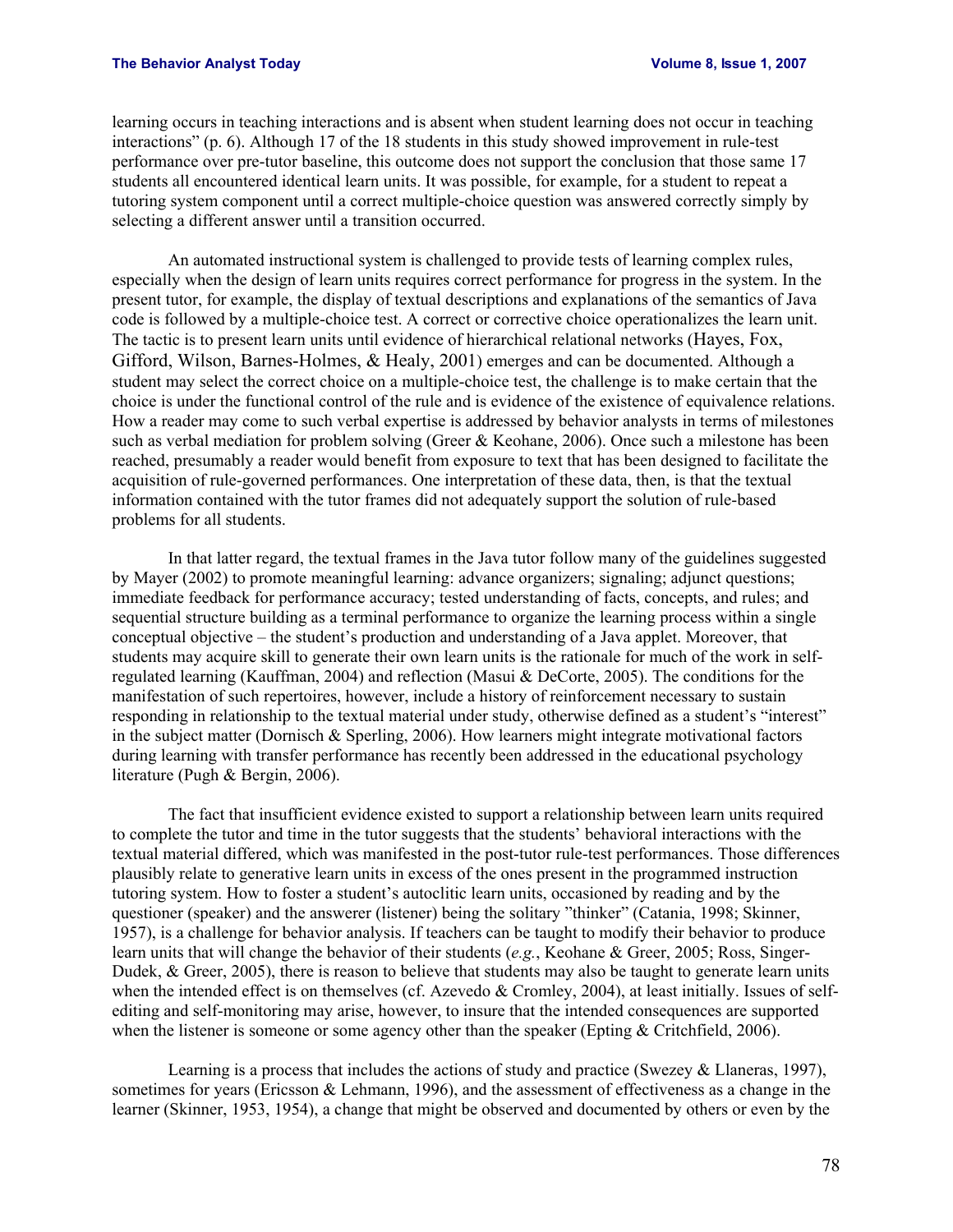learner as a self-evaluating authority (Eilam & Aharon, 2003; Pintrich, 2003; Zimmerman, 1994). Behavior analysts have proposed and evaluated instructional techniques to overcome individual differences *(e.g.*, Emurian, 2001), and these include the personalized system of instruction (Keller, 1968) and its descendents (Ferster & Perrott, 1968), direct instruction (Watkins & Slocum, 2004), precision teaching (Chisea & Robertson, 2000), and interteaching (Boyce & Hineline, 2002). The learn unit framework is promising as a technique to consider when developing programmed instruction for technology education. The challenges associated with operationalizing all relevant controlling variables within the context of an automated instructional system support the synergistic applications of interteaching, facilitated by rubrics to generate interlocking learn units, as a beneficial approach to overcoming individual differences in this area of technical education (*e.g.*, Emurian, 2006b, in press). As stated by Keohane and Greer (2005), "...it can be argued that most if not all of the applied research literature has direct or indirect application to the teaching process" (p. 252). Our objective is to apply that literature to assist our students to be skilled and knowledgeable in the domain of information technology.

## REFERENCES

Azevedo, R., & Cromley, J.G. (2004). Does training on self-regulated learning facilitate students' learning with hypermedia? *Journal of Educational Psychology*, *96*(3), 523-535.

Barnett, S.M., & Ceci, S.J. (2002). When and where do we apply what we learn? A taxonomy for far transfer. *Psychological Bulletin*, *128*, 612-637.

Boyce, T.E., & Hineline, P.N. (2002). Interteaching: A strategy for enhancing the user-friendliness of behavioral arrangements in the college classroom. *The Behavior Analyst*, *25*, 215-226.

Buzhardt, J., & Semb, G.B. (2002). Item-by-item versus end-of-test feedback in a computer-based PSI course. *Journal of Behavioral Education, 11*(2), 89-104.

Catania, A.C. (1998). The taxonomy of verbal behavior. In K. A. Lattal & M. Perone (Eds.), *Handbook of Research Methods in Human Operant Behavior* (pp. 405-433). New York: Plenum Press.

Chiesa, M., & Robertson, A. (2000). Precision teaching and fluency training: Making math easier for pupils and teachers. *Educational Psychology in Practice*, *16*(3), 297-310.

Dornisch, M.M., & Sperling, R.A. (2006). Facilitating learning from technology-enhanced text: Effects of prompted elaborative interrogation. *The Journal of Educational Research*, *99*(3), 156-165.

- Eilam, B., & Aharon, I. (2003). Student's planning in the process of self-regulated learning. *Contemporary Educational Psychology*, *28*(3), 304-334.
- Emurian, H.H. (2001). The consequences of e-Learning. (Editorial), *Information Resources Management Journal*, Apr-Jun, 3-5.

Emurian, H.H. (2004). A programmed instruction tutoring system for Java: Consideration of learning performance and software self-efficacy. *Computers in Human Behavior*, *20*(3), 423-459.

Emurian, H.H. (2005). Web-based programmed instruction: Evidence of rule-governed learning. *Computers in Human Behavior*, *21*(6), 893-915.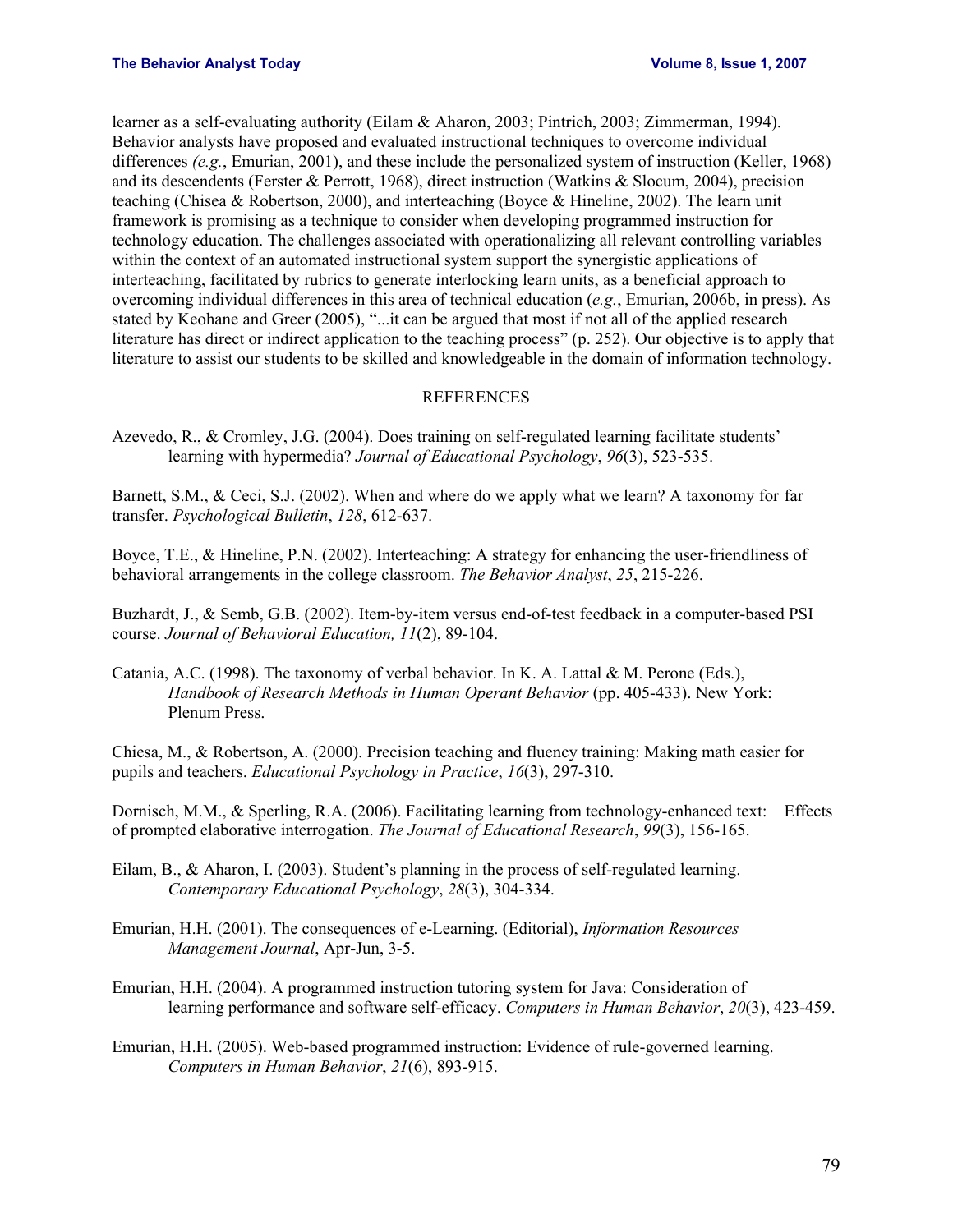- Emurian, H.H. (2006a). A web-based tutor for Java<sup>TM</sup>: Evidence of meaningful learning. *Journal of Distance Education Technologies*, *4*(2), 10-30.
- Emurian, H.H. (2006b). Assessing the effectiveness of programmed instruction and collaborative peer tutoring in teaching Java<sup>TM</sup>. International Journal of Information and Communication Technology *Education*, *2*(2), 1-16.
- Emurian, H.H., Holden, H.K., & Abarbanel, R.A. (in press). Managing Programmed Instruction and Collaborative Peer Tutoring in the Classroom: Applications in Teaching Java™. *Computers in Human Behavior*.
- Emurian, H.H., & Durham, A.G. (2003). Computer-based tutoring systems: A behavioral approach. In J.A. Jacko & A. Sears (Eds.), *Handbook of Human-Computer Interaction* (pp. 677-697). Mahwah, NJ: Lawrence Erlbaum & Associates.
- Emurian, H.H., Wang, J., & Durham, A.G. (2003). Analysis of learner performance on a tutoring system for Java. In T. McGill (Ed.), *Current Issues in IT Education* (pp. 46-76). Hershey, PA: IRM Press.
- Emurian, H.H., Hu, X., Wang, J., & Durham, A.G. (2000). Learning Java: A programmed instruction approach using applets. *Computers in Human Behavior*, *16*, 395-422.
- Epting, L.K., & Critchfield, T.S. (2006). Self-editing: On the relation between behavioral and psycholinguistic approaches. *The Behavior Analyst*, *29*(2), 211-234.
- Ericsson, K.A., & Lehmann, A.C. (1996). Expert and exceptional performance: Evidence of maximal adaptation to task constraints. *Annual Review of Psychology*, *37*, 273-305.
- Ferster, C.B., & Perrott, M.C. (1968). *Behavior Principles*. New York: Appleton-Century-Crofts.
- Greer, R.D. (2002). *Designing Teaching Strategies: An Applied Behavior Analysis Systems Approach*. New York: Academic Press.
- Greer, R.D., & Keohane, D.-D. (2006). The evolution of verbal behavior in children. *Journal of Speech -- Language Pathology and Applied Behavior Analysis*, *1*(2), 111-140.
- Greer, R.D., & McDonough, S.H. (1999). Is the learn unit a fundamental measure of pedagogy? *The Behavior Analyst*, *22*, 5-16.
- Halpern, D.F., & Hakel, M.F. (2003). Applying the science of learning to the university and beyond: Teaching for long-term retention and transfer. *Change*, *35*(4), 37-41.
- Hayes, S.C. (1989). *Rule-Governed Behavior: Cognition, Contingencies, and Instructional Control*. New York: Plenum Press.
- Hayes, S.C., Fox, E., Gifford, E.V., Wilson, K.G., Barnes-Holmes, D., & Healy, O. (2001). Derived relational responding as learned behavior. In S.C. Hayes, D. Barnes-Holmes, & B. Roche (Eds.), *Relational Frame Theory: A Post-Skinnerian Account of Human Language and Cognition* (pp. 21-49). New York: Kluwer Academic/Plenum Publishers.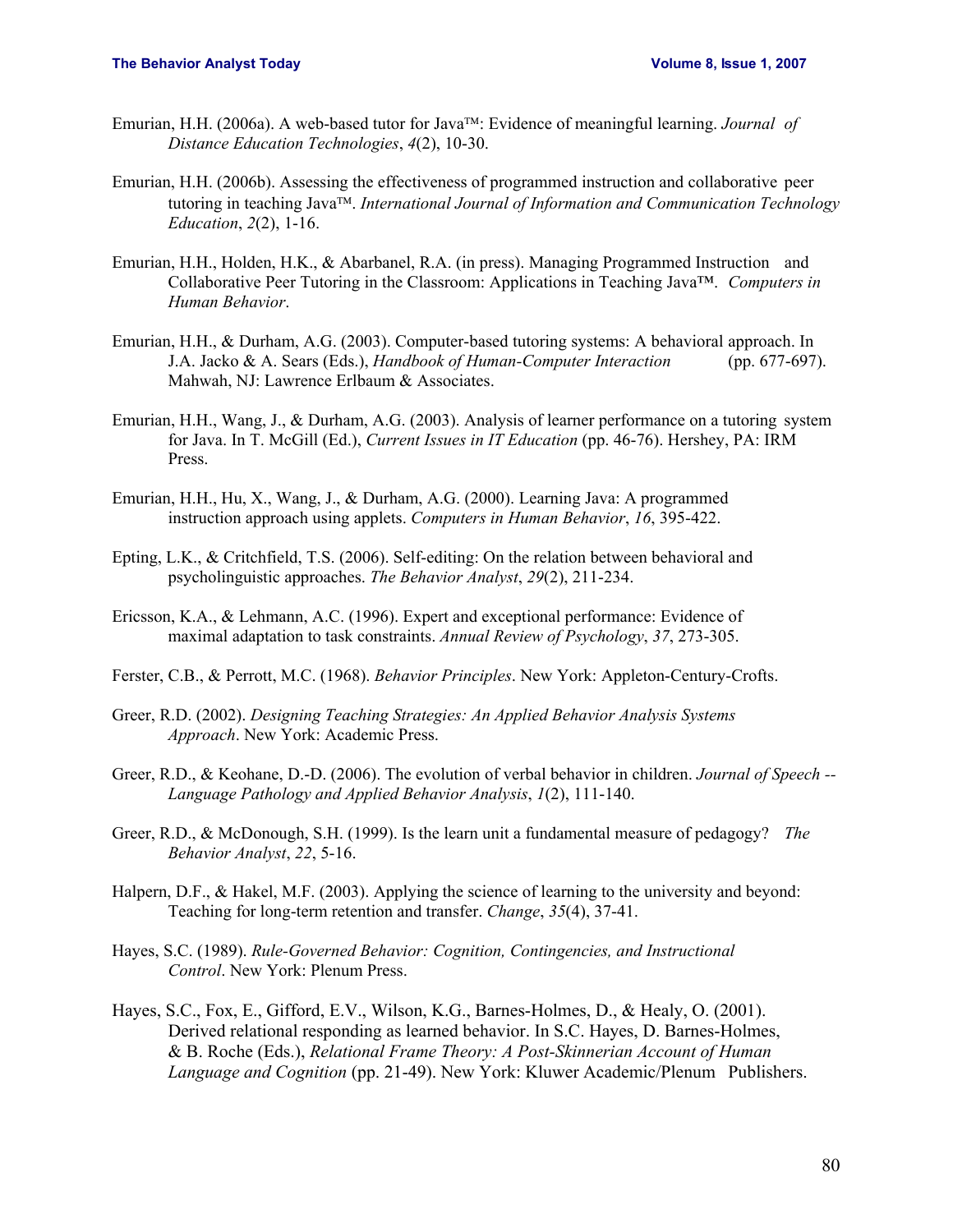Kauffman, D.F. (2004). Self-regulated learning in web-based environments: Instructional tools designed to facilitate cognitive strategy use, metacognitive processing, and motivational beliefs. *Journal of Educational Computing Research*, *30*(1 & 2), 139-161.

Keller, F.S. (1968). Goodbye teacher... *Journal of Applied Behavior Analysis*, *1*, 79-89.

- Kirschner, P.A., Sweller, J., & Clark, R.E. (2006). Why minimal guidance during instruction does not work: An analysis of the failure of constructivist, discovery, problem-based, experiential, and inquiry-based teaching. *Educational Psychologist*, *41*(2), 75-86.
- Keohane, D.-D., & Greer, R.D. (2005). Teachers' use of a verbally governed algorithm and student learning. *International Journal of Behavioral Consultation and Therapy*, *1*(3), 252-271.
- Kudadjie-Gyamfi, E., & Rachlin, H. (2002). Rule-governed versus contingency-governed behavior in a self-control task: Effects of changes in contingencies. *Behavioral Processes*, *57*(1), 29-35.
- Mathan, S.A., & Koedinger, K.R. (2005). Fostering the intelligent novice: Learning from errors with metacognitive tutoring. *Educational Psychologist*, *40*(4), 257-265.
- Masui, C., & DeCorte, E. (2005). Learning to reflect and to attribute constructively as basic components of self-regulated learning. *British Journal of Educational Psychology*, *75*, 351-372.
- Mayer, R.E. (2002). *The Promise of Educational Psychology. Volume II. Teaching for Meaningful Learning*. Upper Saddle River, NJ: Pearson Education, Inc.
- Pintrich, P.R. (2003). A motivational science perspective on the role of student motivation in learning and teaching contexts. *Journal of Educational Psychology*, *95*(4), 667-686.
- Pugh, K.J., & Bergin, D.A. (2006). Motivational influences on transfer. *Educational Psychologist*, *41*(3), 147-160.
- Ross, D.E., Singer-Dudek, J., & Greer, R.D. (2005). The teacher performance rate and accuracy scale (TPRA): Training as evaluation. *Education and Training in Developmental Disabilities*, *40*(4), 411- 423.
- Saville, B.K., Zinn, T.E., Neef, N.A., Norman, R.V., & Ferreri, S.J. (2006). A comparison of interteaching and lecture in the college classroom. *Journal of Applied Behavior Analysis*, 39, 49- 61.
- Sidman, M. (1960). *Tactics of Scientific Research*. New York: Basic Books.
- Skinner, B.F. (1957). *Verbal Behavior*. New York: Appleton-Century-Crofts.
- Skinner, B.F. (1954). The science of learning and the art of teaching*. Harvard Educational Review*, *24*, 86-97.
- Skinner, B.F. (1953). *Science and Human Behavior*. New York: The Free Press.
- Swezey, R.W., & Llaneras, R.E. (1997). Models in training and instruction. In G. Salvendy (Ed.), *Handbook of Human Factors and Ergonomics*. New York: Wiley, 514-577.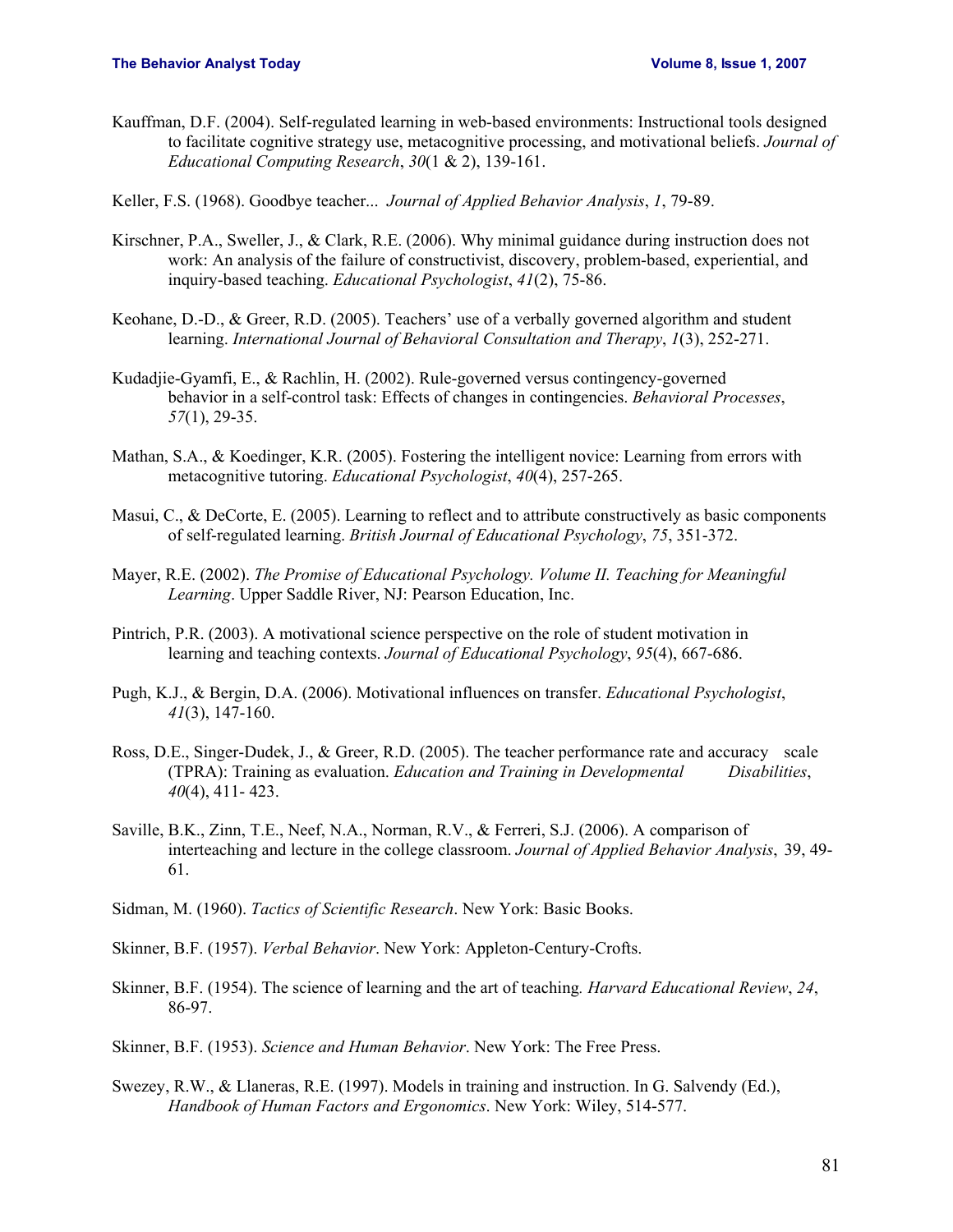- Tudor, R.M., & Bostow, D.E. (1991). Computer-programmed instruction: The relation of required interaction to practical application. *Journal of Applied Behavior Analysis*, *24*, 361-368.
- Watkins, C.L., & Slocum, T.A. (2004). The components of direct instruction. *Journal of Direct Instruction*, *3*(2), 75-110.
- Zimmerman, B.J. (1994). Dimensions of academic self-regulation: A conceptual framework for education. In D.H. Schunk & B.J. Zimmerman (Eds.), *Self-Regulation of Learning and Performance* (pp. 3-21). Hillsdale, NJ: Erlbaum.

Appendix Follows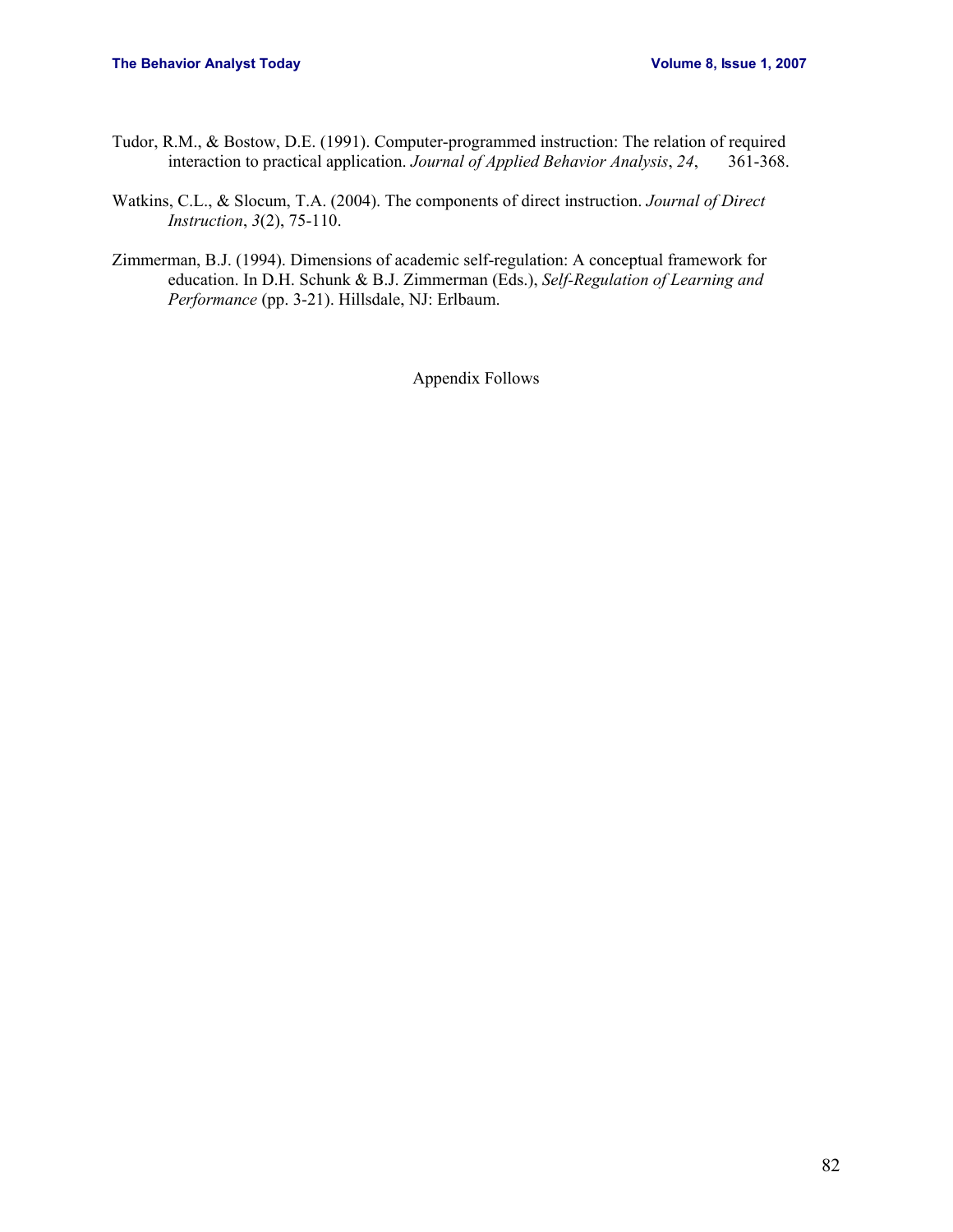## Appendix A

1. Which of the following lines most likely would be used to create a shorthand notation for the compiler to locate the JFrame class, which is built-in to Java?

- a. import ../class/JFrame;
	- b. access JFrame.class;
	- c. import javax.swing.JFrame;
	- d. import java.awt.JFrame.class;
- e. append javax.swing.JFrame;
- 2. Which of the following lines most likely would be used to construct an instance of the JButton class?
	- a. Button = new JButton("Hello");
	- b.  $myJButton = new JButton("Click Me");$
	- c. Button = new Button("Hello");
	- d. myButton = Button.class("Hello");
	- e.  $myButton = new JButton("Click Me").$
	- 3. Which of the following lines most likely would be used to add a Checkbox object to a content pane?
		- a. getContentPane.Add(myCheckBox);
		- b. container.Add(CheckboxObject);
		- c. add(container.Checkbox);
		- d. getContentPane().add(myBox);
		- e. add(myCheckBox);
	- 4. Which of the following lines most likely overrides a method that is contained in the Applet class?
		- a. public Void stop $\{\}$  { lines of Java code here }
		- b. public void  $Stop()$  lines of Java code here  $\}$
		- c. public void stop() {lines of Java code here }
		- d. Public Void Stop() ( lines of Java code here )
		- e. Public void stop() { lines of Java code here }
	- 5. Which of the following sequences is correct?
		- a. declare a JTextField object, construct a JTextField object, add a JTextField object to a container.
		- b. construct a JTextField object, declare a JTextField object, add a JTextField object to a container.
		- c. declare a JTextField object, add a JTextField object to a container, construct a JTextField object.
		- d. add a JTextField object to a container, declare a JTextField object, construct a JTextField object.
		- e. add a JTextField object to a container, construct a JTextField object, declare a JTextField object.
	- 6. Given the line, **public class MyTextArea extends JTextArea {**, which of the following statements is correct?
		- a. JTextArea is a subclass of MyTextArea.
		- b. MyTextArea is a superclass of the extends class.
		- c. JTextArea is a superclass of MyTextArea.
		- d. MyTextArea is a subclass of the JText class.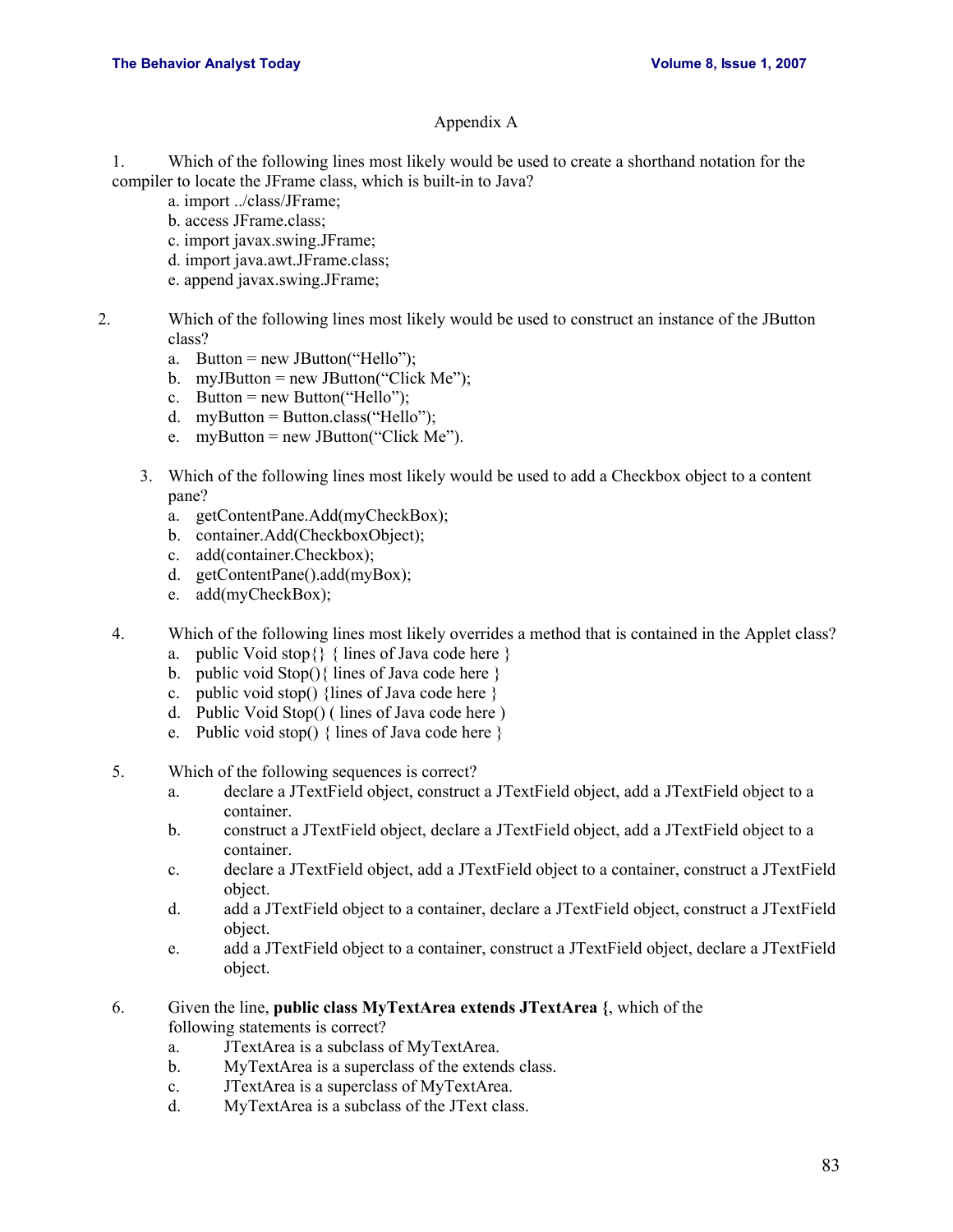- e. JTextArea is a class of MyTextArea.
- 7. Which one of the below lines declares myList as a potential instance of the JList class?
	- a. myList JList;
	- b. JList myJList;
	- c. JList myList;
	- d. myJList JList;
	- e. JList myList.
- 8. Given the following code: **public class MyJSlider extends JSlider { …** which one of the below would be the name of the file that contains this program for compilation?
	- a. MyJslider.java
	- b. JSlider.java
	- c. MyJSlider.javax
	- d. myJSlider.java
	- e. MyJSlider.java
- 9. Which of the following lines would most likely add a JScrollPane object to a JPanel object?
	- a. JPanel.add(JScrollPane);
	- b. JPanel.add(myJScrollPane);
	- c. myJPanel.add(JScrollPane);
	- d. JScrollPane.add(JPanelObject);
	- e. myJPanel2.add(myJScrollPane1);
- 10. A Java JApplet program has two methods written in the class. The methods are not nested. What is the total number of braces, { and } added together, that are needed for this program.
	- a. 9
	- b. 6
	- c. 3
	- d. 4
	- e. 2
- 11. A programmer intends to use the TableColumn class, which is located in the table package. Which statement below is correct to use in the program?
	- a. import javax.swing.table.TableColumn
	- b. javax.swing.table.TableColumn;
	- c. import javax.swing.TableColumn;
	- d. import javax.swing.table.TableColumn;
	- e. import TableColumn;
- 12. Which of the following most likely would be used to make a JButton object invisible?
	- a. JButton.setBackground(invisible);
	- b. myButton.setVisible(opaque);
	- c. myButton.setVisible(false);
	- d. JButton.SetBackground();
	- e. MyButton.setInVisible(true);
- 13. Which of the following is a correct class definition?
	- a. public class StandardJFrame extends JApplet }
	- b. public StandardJFrame is-a JFrame {
	- c. public class MyLabel extends jlabel {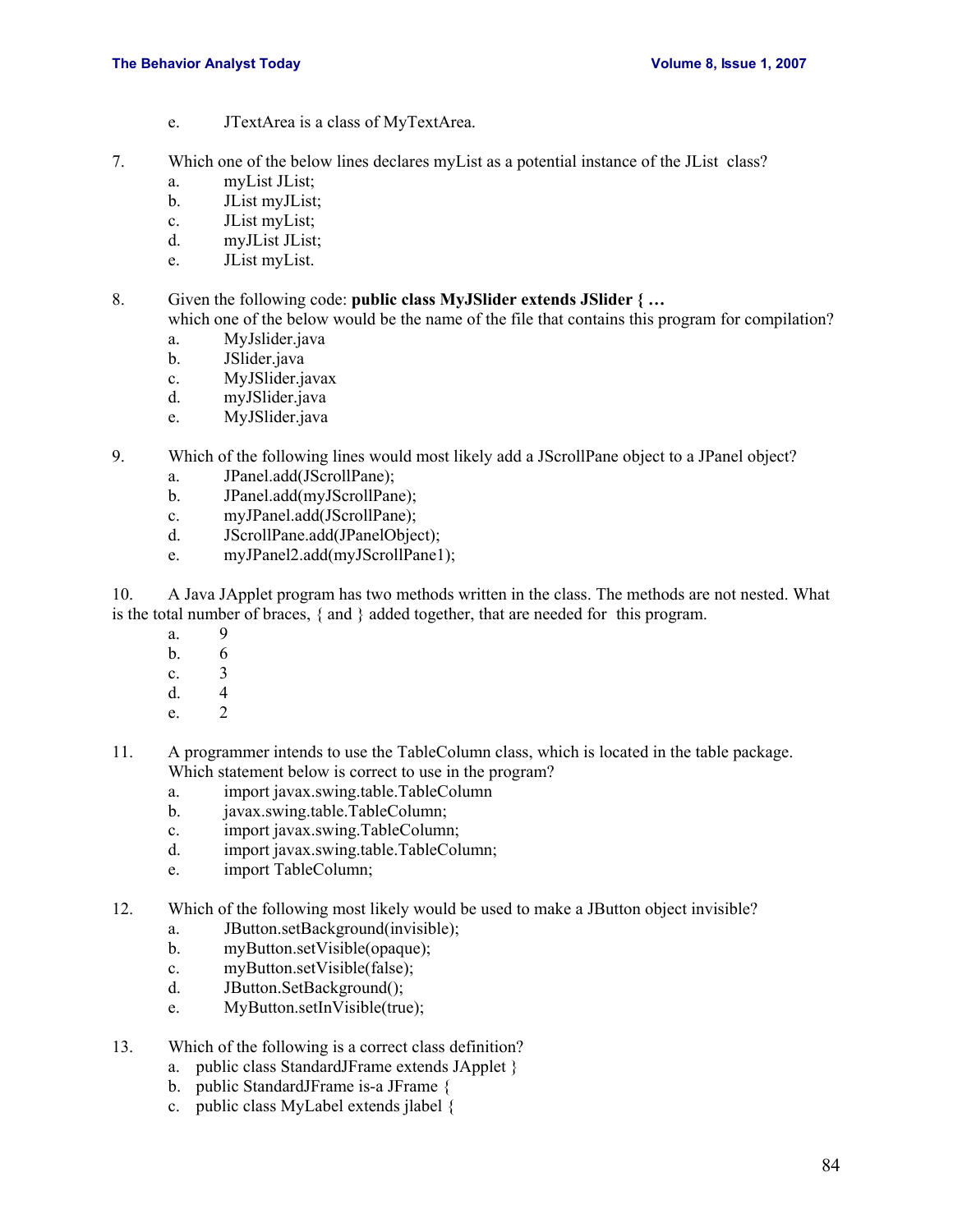- d. class public MyFrame extends JFrame {
- e. public class StandardJFrame extends JFrame {
- 14. Which of the below shows a correct form of a method?
	- a. public void int start() {statements}
	- b. public class stop() {statements}
	- c. public void Init() {statements}
	- d. public void stopRunning() {statements}
	- e. public init() destroy() [statements]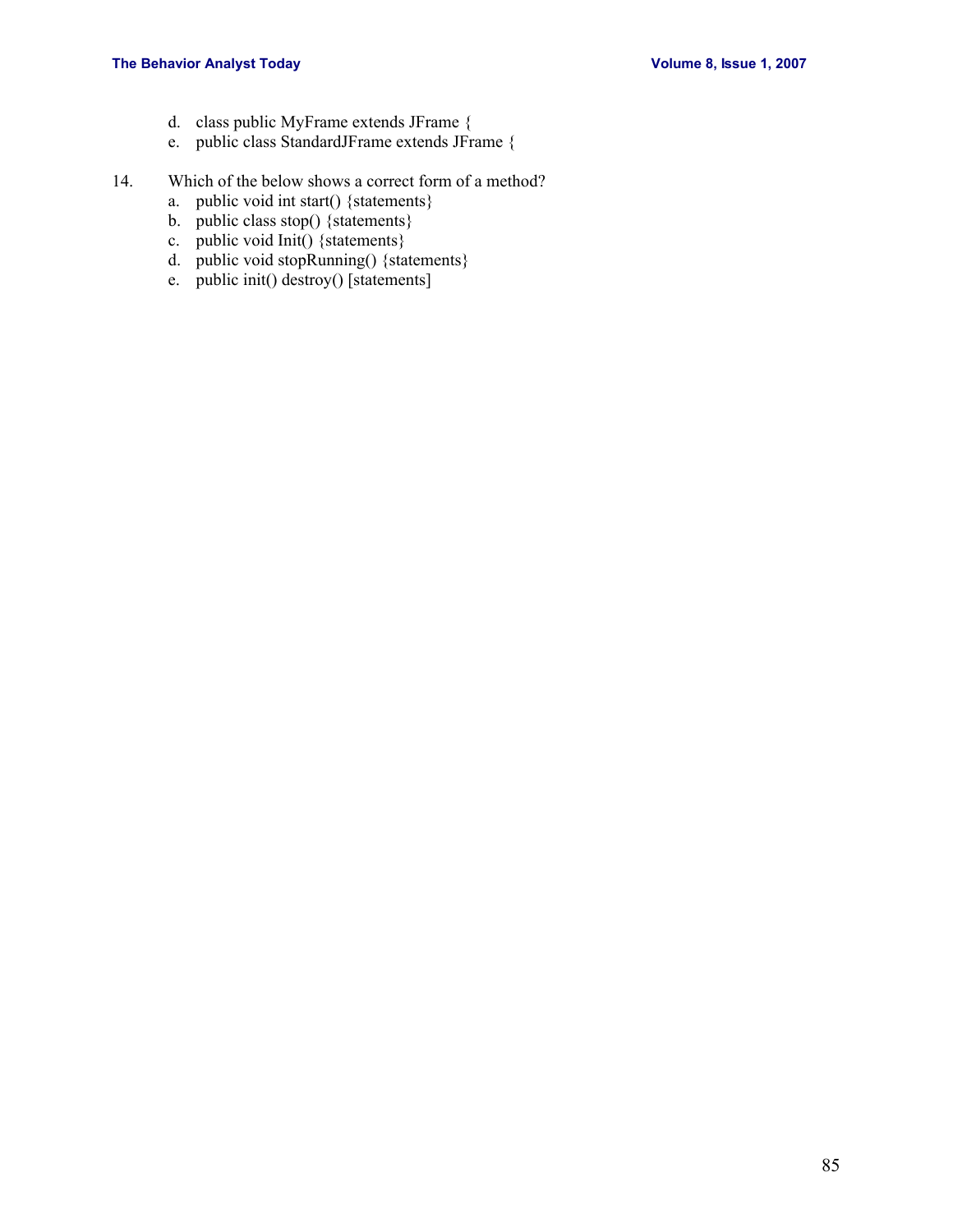## Appendix B

1. Which of the following lines most likely would be used to create a shorthand notation for the compiler to locate the JFrame class, which is built-in to Java?

- a. import ../class/JFrame;
- b. access JFrame.class;
- c. import javax.swing.JFrame;
- d. import java.awt.JFrame.class;
- e. append javax.swing.JFrame;
- 2. Which of the following lines most likely would be used to construct an instance of the JButton class?
	- a.  $JButton = new JButton("Hello")$ ;
	- b.  $myButton = new JButton("Click Me");$
	- c. Button = new JButton("Hello");
	- d. myButton = JButton.class("Hello");
	- e.  $myButton = new JButton("Click Me").$
- 3. Which of the following lines most likely would be used to add a JCheckBox object to a content pane?
	- a. getContentPane.Add(myJCheckBox);
	- b. container.Add(JCheckBox.Object);
	- c. add(container.JCheckBox);
	- d. getContentPane().add(myBox);
	- e. add(myJCheckBox);
- 4. Which of the following lines most likely overrides a method that is contained in the Applet class?
	- a. public Void stop $\{\}$  { lines of Java code here }
	- b. public void  $Stop()$  lines of Java code here }
	- c. public void stop() {lines of Java code here }
	- d. Public Void Stop() ( lines of Java code here )
	- e. Public void stop() { lines of Java code here }
- 5. Which of the following sequences is correct?
	- a. declare a JTextField object, construct a JTextField object, add a JTextField object to a container.
	- b. construct a JTextField object, declare a JTextField object, add a JTextField object to a container.
	- c. declare a JTextField object, add a JTextField object to a container, construct a JTextField object.
	- d. add a JTextField object to a container, declare a JTextField object, construct a JTextField object.
	- e. add a JTextField object to a container, construct a JTextField object, declare a JTextField object.
- 6. Given the line, **public class MyTextArea extends JTextArea {**, which of the following statements is correct?
	- a. JTextArea is a subclass of MyTextArea.
	- b. MyTextArea is a superclass of the extends class.
	- c. JTextArea is a superclass of MyTextArea.
	- d. MyTextArea is a subclass of the JText class.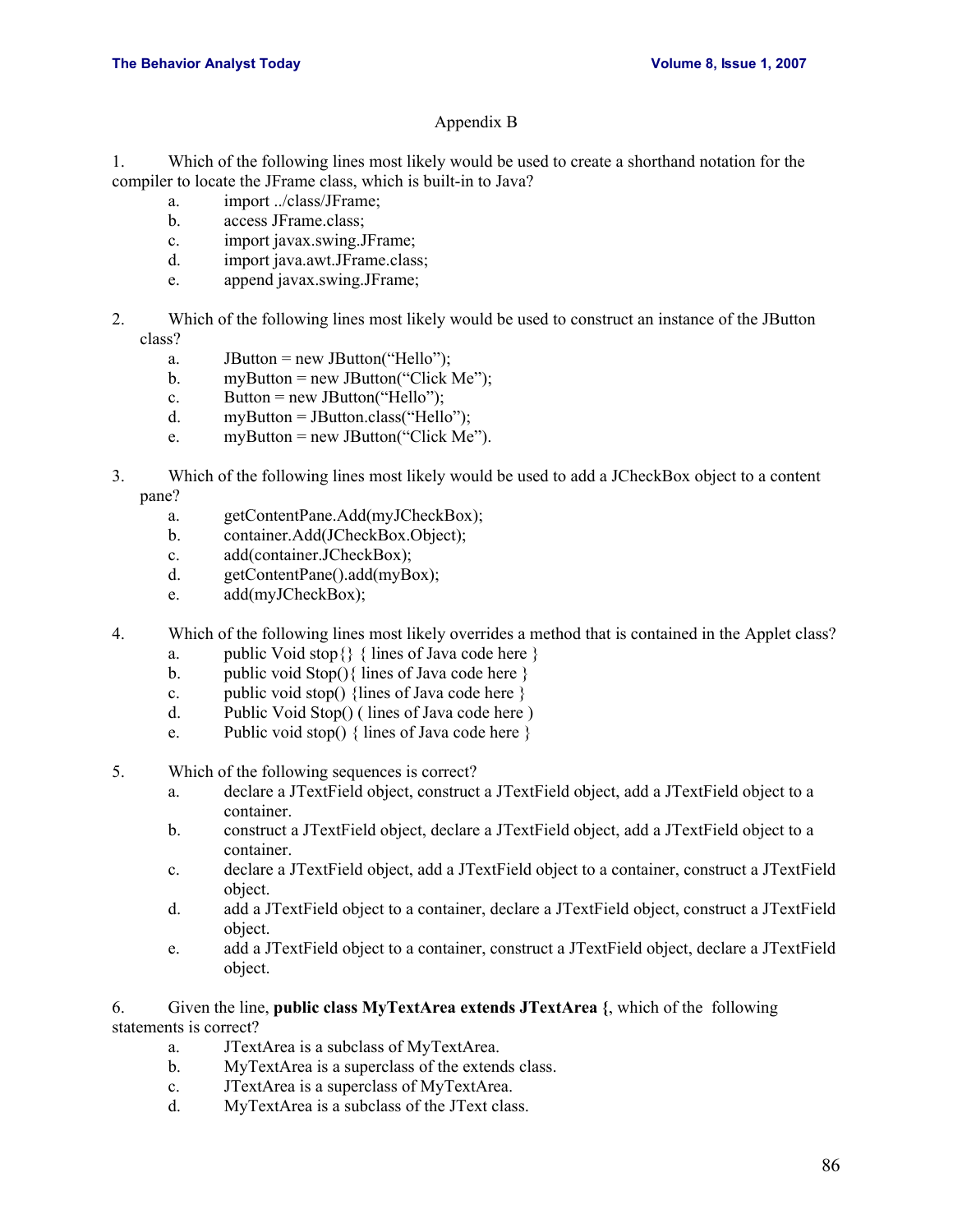- e. JTextArea is a class of MyTextArea.
- 7. Which one of the below lines declares myList as a potential instance of the JList class?
	- a. myList JList;
	- b. JList myJList;
	- c. JList myList;
	- d. myJList JList;
	- e. JList myList.
- 8. Given the following line in a program: **public class MyJSlider extends JSlider { …** , which one of the below would be the name of the file that contains this program for compilation?
	- a. MyJslider.java
	- b. JSlider.java
	- c. MyJSlider.javax
	- d. myJSlider.java
	- e. MyJSlider.java
- 9. Which of the following lines would most likely add a JScrollPane object to a JPanel object?
	- a. JPanel.add(JScrollPane);
	- b. JPanel.add(myJScrollPane);
	- c. myJPanel.add(JScrollPane);
	- d. JScrollPane.add(JPanelObject);
	- e. myJPanel2.add(myJScrollPane1);
- 10. A Java JApplet program has two methods written in the class. The methods are not nested. What is the total number of braces, { and } added together, that are needed for this program.
	- a. 9
	- b. 6
	- c. 3
	-
	- d.  $\begin{array}{ccc} 4 \\ e \end{array}$  $e<sub>2</sub>$

 $\overline{a}$ 

- 11. A programmer intends to use the **TableColumn** class, which is located in the **table** package. Which statement below is correct to use in the program?
	- a. import javax.swing.table.TableColumn
	- b. javax.swing.table.TableColumn;
	- c. import javax.swing.TableColumn;
	- d. import javax.swing.table.TableColumn;
	- e. import TableColumn;
- 12. Which of the following most likely would be used to make a JButton object red?
	- a. JButton.setIt(Red);
	- b. myJButton.setBackground(red.Color);
	- c. myJButton.setBackground(red);
	- d. myJButton.setBackground(Color.red);
	- e. MyJButton.setBackground(Color.red);

<sup>&</sup>lt;sup>i</sup> The programmed instruction tutoring systems are freely available on the web, together with instructional course material, interteaching reports, and free open source software for the tutor. Each stage of the tutor is separately accessible, and the best way to understand the tutor's design is to run it in a browser. To run